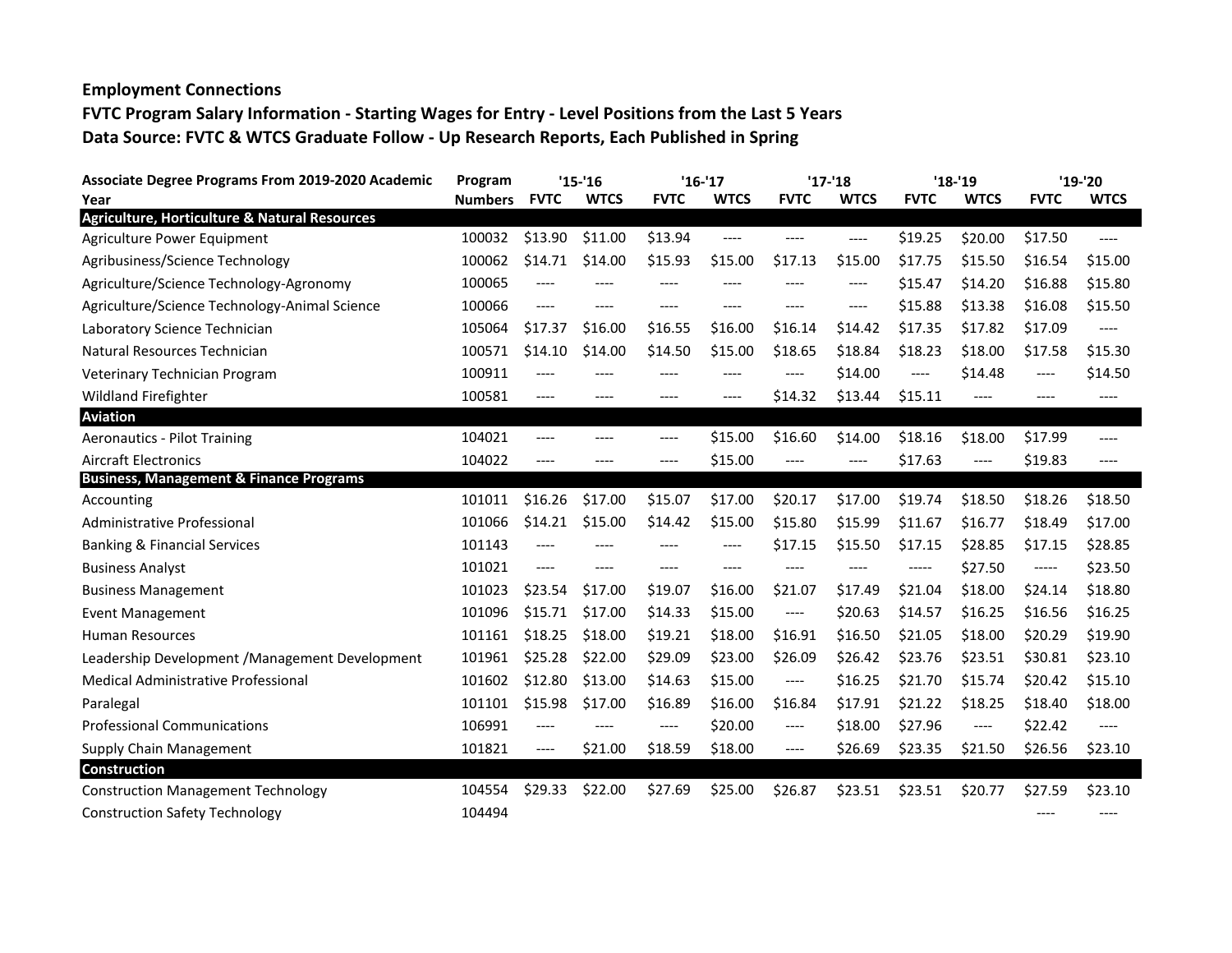| <b>Associate Degree Programs From 2019-2020 Academic</b> | Program        | $'15-'16$   |                                                                                                                                                                                                   | $'16-'17$                                                                                                                                                                                         |             | $'17-'18$   |             | $'18 - 19$  |                                                                                                                                                                                                                                                                                                                                                                                 | 19-'20      |             |
|----------------------------------------------------------|----------------|-------------|---------------------------------------------------------------------------------------------------------------------------------------------------------------------------------------------------|---------------------------------------------------------------------------------------------------------------------------------------------------------------------------------------------------|-------------|-------------|-------------|-------------|---------------------------------------------------------------------------------------------------------------------------------------------------------------------------------------------------------------------------------------------------------------------------------------------------------------------------------------------------------------------------------|-------------|-------------|
| Year                                                     | <b>Numbers</b> | <b>FVTC</b> | <b>WTCS</b>                                                                                                                                                                                       | <b>FVTC</b>                                                                                                                                                                                       | <b>WTCS</b> | <b>FVTC</b> | <b>WTCS</b> | <b>FVTC</b> | <b>WTCS</b>                                                                                                                                                                                                                                                                                                                                                                     | <b>FVTC</b> | <b>WTCS</b> |
| <b>Culinary &amp; Hospitality</b>                        |                |             |                                                                                                                                                                                                   |                                                                                                                                                                                                   |             |             |             |             |                                                                                                                                                                                                                                                                                                                                                                                 |             |             |
| <b>Culinary Arts</b>                                     | 103161         | \$13.83     | \$12.00                                                                                                                                                                                           | \$15.89                                                                                                                                                                                           | \$13.00     | \$14.97     | \$14.00     | \$15.97     | \$14.67                                                                                                                                                                                                                                                                                                                                                                         | \$13.63     | \$14.00     |
| <b>Hospitality Management</b>                            | 101092         | \$14.48     | \$12.00                                                                                                                                                                                           | \$15.04                                                                                                                                                                                           | \$13.00     | \$17.74     | \$15.09     | \$15.60     | \$15.25                                                                                                                                                                                                                                                                                                                                                                         | \$15.76     | \$15.60     |
| <b>Education &amp; Human Services</b>                    |                |             |                                                                                                                                                                                                   |                                                                                                                                                                                                   |             |             |             |             |                                                                                                                                                                                                                                                                                                                                                                                 |             |             |
| Early Childhood Education                                | 103071         | \$10.35     | \$12.00                                                                                                                                                                                           | \$11.41                                                                                                                                                                                           | \$12.00     | \$11.78     | \$12.29     | \$12.49     | \$13.00                                                                                                                                                                                                                                                                                                                                                                         | \$13.81     | \$14.00     |
| Human Services (New Program)                             | 105203         |             |                                                                                                                                                                                                   |                                                                                                                                                                                                   |             |             |             | ----        | \$15.80                                                                                                                                                                                                                                                                                                                                                                         | ----        | \$16.00     |
| Substance Use Disorder Counseling                        | 105501         | \$14.01     | \$16.00                                                                                                                                                                                           | \$18.65                                                                                                                                                                                           | \$18.00     | \$19.40     | \$20.48     | \$20.48     | \$20.30                                                                                                                                                                                                                                                                                                                                                                         | \$18.68     | \$18.80     |
| <b>Engineering Technologies</b>                          |                |             |                                                                                                                                                                                                   |                                                                                                                                                                                                   |             |             |             |             |                                                                                                                                                                                                                                                                                                                                                                                 |             |             |
| Automated Mfg. Systems Technology                        | 106283         | \$21.16     | \$21.00                                                                                                                                                                                           | \$28.16                                                                                                                                                                                           | \$24.00     | \$26.20     | \$23.08     | \$26.25     | \$25.27                                                                                                                                                                                                                                                                                                                                                                         | \$26.13     | \$26.90     |
| <b>Electrical Engineering Technology</b>                 | 106621         | ----        | \$16.00                                                                                                                                                                                           | $\qquad \qquad - - -$                                                                                                                                                                             | \$22.00     | \$22.51     | \$20.76     | \$26.50     | \$24.50                                                                                                                                                                                                                                                                                                                                                                         | \$23.74     | \$22.20     |
| Electro-Mechanical Technology                            | 106201         | \$22.65     | \$21.00                                                                                                                                                                                           | \$22.15                                                                                                                                                                                           | \$22.00     | \$24.67     | \$23.88     | \$21.25     | \$22.00                                                                                                                                                                                                                                                                                                                                                                         | \$26.98     | \$24.00     |
| <b>Electronic Engineering Technology</b>                 | 106057         | ----        | \$23.00                                                                                                                                                                                           | \$26.98                                                                                                                                                                                           | \$17.00     | \$21.80     | \$22.01     | \$21.16     | \$22.33                                                                                                                                                                                                                                                                                                                                                                         | \$22.06     | \$23.00     |
| Industrial Engineering Technology                        | 106231         | \$25.75     | $\hspace{0.02in} \hspace{0.02in} \hspace{0.02in} \hspace{0.02in} \hspace{0.02in} \hspace{0.02in} \hspace{0.02in} \hspace{0.02in} \hspace{0.02in} \hspace{0.02in} \hspace{0.02in} \hspace{0.02in}$ | \$31.57                                                                                                                                                                                           | $---$       | $\cdots$    | \$25.72     | \$30.13     | $\hspace{0.05cm} \ldots$                                                                                                                                                                                                                                                                                                                                                        | \$29.27     | $---$       |
| Manufacturing Engineering Technology                     | 106233         | ----        | \$27.00                                                                                                                                                                                           | ----                                                                                                                                                                                              | $---$       | $---$       | \$21.19     | \$21.22     | $\hspace{0.01em}\rule{0.7pt}{0.1em}\hspace{0.01em}\hspace{0.01em}\hspace{0.01em}\hspace{0.01em}\hspace{0.01em}\hspace{0.01em}\hspace{0.01em}\hspace{0.01em}\hspace{0.01em}\hspace{0.01em}\hspace{0.01em}\hspace{0.01em}\hspace{0.01em}\hspace{0.01em}\hspace{0.01em}\hspace{0.01em}\hspace{0.01em}\hspace{0.01em}\hspace{0.01em}\hspace{0.01em}\hspace{0.01em}\hspace{0.01em}\$ | \$21.11     | \$22.80     |
| <b>Mechanical Design Technology</b>                      | 106061         | \$21.08     | \$20.00                                                                                                                                                                                           | \$23.32                                                                                                                                                                                           | \$21.00     | \$20.85     | \$21.00     | \$21.40     | \$21.64                                                                                                                                                                                                                                                                                                                                                                         | \$22.25     | \$22.80     |
| <b>Quality Engineering Technology</b>                    | 106239         | ----        | $--- -$                                                                                                                                                                                           | ----                                                                                                                                                                                              | \$24.00     | \$33.54     | \$30.77     | \$28.02     | \$24.00                                                                                                                                                                                                                                                                                                                                                                         | \$30.66     | $-----1$    |
| Safety Engineering Technology                            | 104493         | ----        | $---$                                                                                                                                                                                             | $---$                                                                                                                                                                                             | \$24.00     | $\cdots$    | \$28.69     | \$29.13     | \$27.03                                                                                                                                                                                                                                                                                                                                                                         | \$33.18     | $-----$     |
| <b>Health Science</b>                                    |                |             |                                                                                                                                                                                                   |                                                                                                                                                                                                   |             |             |             |             |                                                                                                                                                                                                                                                                                                                                                                                 |             |             |
| Dental Hygienist                                         | 105081         | ----        | \$28.00                                                                                                                                                                                           | \$27.17                                                                                                                                                                                           | \$28.00     | \$27.80     | \$29.49     | \$31.97     | \$31.13                                                                                                                                                                                                                                                                                                                                                                         | \$30.50     | \$32.00     |
| <b>Health Information Technology</b>                     | 105301         | \$15.09     | \$17.00                                                                                                                                                                                           | \$13.05                                                                                                                                                                                           | \$18.00     | \$18.00     | \$17.95     | \$16.11     | \$17.31                                                                                                                                                                                                                                                                                                                                                                         | \$19.59     | \$17.10     |
| Medical Laboratory Technician                            | 105131         | ----        | \$19.00                                                                                                                                                                                           | $\qquad \qquad - - -$                                                                                                                                                                             | \$20.00     | $\cdots$    | \$19.84     | $\cdots$    | \$20.00                                                                                                                                                                                                                                                                                                                                                                         | \$20.60     | \$22.30     |
| Neurodiagnostic                                          | 105252         | ----        | $---$                                                                                                                                                                                             | $---$                                                                                                                                                                                             | ----        | $---$       | $---$       | \$23.84     | \$22.65                                                                                                                                                                                                                                                                                                                                                                         | \$23.37     | \$23.00     |
| Nursing, Associate Degree (RN)                           | 105431         | \$27.15     | \$27.00                                                                                                                                                                                           | \$25.72                                                                                                                                                                                           | \$27.00     | \$26.79     | \$28.00     | \$27.50     | \$29.00                                                                                                                                                                                                                                                                                                                                                                         | \$27.94     | \$29.00     |
| <b>Occupational Therapy Assistant</b>                    | 105141         | \$16.94     | \$21.00                                                                                                                                                                                           | \$16.98                                                                                                                                                                                           | \$19.00     | \$22.60     | \$18.00     | \$16.66     | \$21.00                                                                                                                                                                                                                                                                                                                                                                         | \$20.28     | \$22.00     |
| <b>Information Technology</b>                            |                |             |                                                                                                                                                                                                   |                                                                                                                                                                                                   |             |             |             |             |                                                                                                                                                                                                                                                                                                                                                                                 |             |             |
| <b>Computer Support Specialist</b>                       | 101543         | \$20.63     | \$18.00                                                                                                                                                                                           | \$16.40                                                                                                                                                                                           | \$18.00     | \$17.02     | \$18.00     | \$22.56     | \$19.86                                                                                                                                                                                                                                                                                                                                                                         | \$20.34     | \$20.20     |
| Information Systems Security Specialist                  | 101513         | ----        | \$24.00                                                                                                                                                                                           | $\hspace{0.02in} \hspace{0.02in} \hspace{0.02in} \hspace{0.02in} \hspace{0.02in} \hspace{0.02in} \hspace{0.02in} \hspace{0.02in} \hspace{0.02in} \hspace{0.02in} \hspace{0.02in} \hspace{0.02in}$ | \$25.00     | $\cdots$    | ----        | \$20.44     | $\qquad \qquad - - -$                                                                                                                                                                                                                                                                                                                                                           | \$26.49     | \$26.40     |
| <b>Network Specialist</b>                                | 101502         | \$23.65     | \$19.00                                                                                                                                                                                           | \$20.86                                                                                                                                                                                           | \$20.00     | \$21.68     | \$20.00     | \$17.18     | \$19.10                                                                                                                                                                                                                                                                                                                                                                         | \$18.99     | \$20.50     |
| Network Systems Administration                           | 101505         | \$21.29     | \$19.00                                                                                                                                                                                           | \$17.99                                                                                                                                                                                           | \$16.00     | \$24.52     | \$19.72     | \$24.36     | \$25.32                                                                                                                                                                                                                                                                                                                                                                         | \$21.37     | \$20.00     |
| Software Developer                                       | 101521         | \$24.53     | \$23.00                                                                                                                                                                                           | \$24.03                                                                                                                                                                                           | \$23.00     | \$26.05     | \$25.00     | \$28.05     | \$24.25                                                                                                                                                                                                                                                                                                                                                                         | \$25.92     | \$23.80     |
| Web Development & Design Specialist                      | 101522         | \$18.93     | \$20.00                                                                                                                                                                                           | \$27.02                                                                                                                                                                                           | \$19.00     | \$19.58     | \$16.50     | \$23.96     | \$23.00                                                                                                                                                                                                                                                                                                                                                                         | \$23.03     | \$25.50     |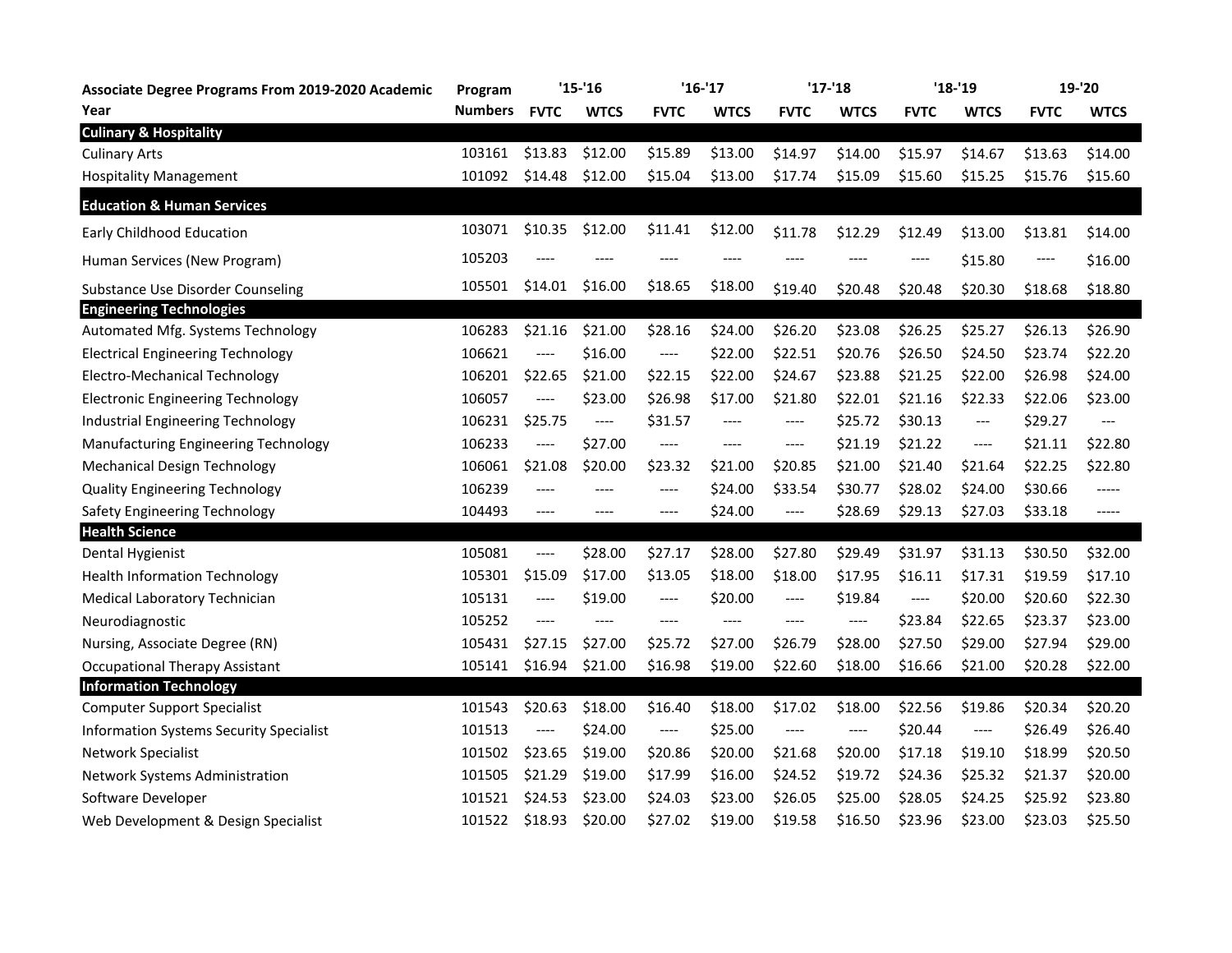| <b>Associate Degree Programs From 2019-2020 Academic</b> | Program        | $'15-'16$   |             | $'16 - 17$  |             | $'17 - 18$  |             | $'18 - 19$  |                         | 19-'20      |             |
|----------------------------------------------------------|----------------|-------------|-------------|-------------|-------------|-------------|-------------|-------------|-------------------------|-------------|-------------|
| Year                                                     | <b>Numbers</b> | <b>FVTC</b> | <b>WTCS</b> | <b>FVTC</b> | <b>WTCS</b> | <b>FVTC</b> | <b>WTCS</b> | <b>FVTC</b> | <b>WTCS</b>             | <b>FVTC</b> | <b>WTCS</b> |
| <b>Manufacturing</b>                                     |                |             |             |             |             |             |             |             |                         |             |             |
| Technical Studies - Journeyworker                        | 104995         | \$28.92     | \$30.00     | ----        | \$31.00     | $---$       | \$32.50     | ----        | \$33.51                 | $---$       | \$36.50     |
| Welding Technology, Industrial                           | 106211         | \$19.60     | \$18.00     | \$28.06     | \$19.00     | \$20.82     | \$19.14     | \$18.97     | \$19.00                 | \$18.38     | \$18.60     |
| <b>Marketing, Sales &amp; Service</b>                    |                |             |             |             |             |             |             |             |                         |             |             |
| <b>Interior Design</b>                                   | 103041         | \$13.27     | \$15.00     | \$15.68     | \$15.00     | \$15.75     | \$17.00     | \$15.60     | \$17.74                 | \$20.90     | \$17.30     |
| Interior Design - Kitchen & Bath Design                  | 103043         | \$14.94     | \$14.00     | ----        | $---$       | \$18.21     | \$18.00     | \$17.50     | \$16.00                 | \$16.73     | \$16.80     |
| Marketing                                                | 101043         | \$17.91     | \$15.00     | \$18.69     | \$16.00     | \$18.83     | \$16.59     | \$19.31     | \$19.24                 | \$16.78     | \$17.10     |
| <b>Public Safety</b>                                     |                |             |             |             |             |             |             |             |                         |             |             |
| <b>Criminal Justice</b>                                  | 105045         | \$18.79     | \$19.00     | \$22.24     | \$20.00     | \$21.71     | \$18.32     | \$22.13     | \$20.44                 | \$21.31     | \$20.00     |
| Fire Protection Technician                               | 105032         | \$18.84     | \$19.00     | \$23.56     | \$16.00     | \$17.97     | \$14.50     | \$24.24     | \$15.89                 | \$22.31     | \$18.00     |
| <b>Forensic Science</b>                                  | 105044         | ----        | $---$       | $- - - -$   | $- - - -$   | $---$       | ----        | \$26.22     | \$22.00                 | \$26.16     | $-----1$    |
| Security and Asset Protection                            | 105043         | ----        | \$18.00     | ----        | ----        | ----        | ----        | \$15.45     | $--- -$                 | \$15.10     | ----        |
| <b>Transportation</b>                                    |                |             |             |             |             |             |             |             |                         |             |             |
| Automotive Technology                                    | 106023         | \$12.38     | \$13.00     | \$17.00     | \$14.00     | $---$       | \$15.00     | \$15.50     | \$16.25                 | \$17.00     | \$16.50     |
| Automotive Technology - GM ASEP                          | 106024         | \$14.83     | \$15.00     | $---$       | $---$       | $---$       | $---$       | \$18.70     | \$18.50                 | \$20.00     | \$18.30     |
| Automotive Technology - Imports                          | 106025         | \$17.03     | \$15.00     | \$15.67     | \$16.00     | \$17.75     | \$16.00     | \$16.00     | $\qquad \qquad -\qquad$ | \$19.67     | $---$       |
| Diesel Equipment Technology                              | 104121         | \$17.02     | \$19.00     | \$17.42     | \$17.00     | \$18.11     | \$19.00     | \$20.00     | \$21.00                 | \$24.09     | \$21.19     |
| Vehicle Refinishing & Repair Technology                  | 104053         | \$18.00     | \$17.00     | ----        | ----        | \$16.68     | \$16.00     | \$17.17     | \$16.00                 | \$16.13     | $--- -$     |
| <b>Shared Programs</b>                                   |                |             |             |             |             |             |             |             |                         |             |             |
| <b>Broadcast Captioning</b>                              | 101701         | ----        | $---$       | ----        | ----        | ----        |             | ----        | ----                    | ----        | ----        |
| <b>Court Reporting</b>                                   | 101702         | \$22.04     | \$22.00     | $--- -$     | ----        | ----        | ----        | ----        | \$20.72                 | ----        | -----       |
| Wind Energy Technology                                   | 104821         | ----        | $---$       | \$20.33     | \$22.00     | \$25.00     | \$25.00     | ----        | ----                    | ----        | \$26.50     |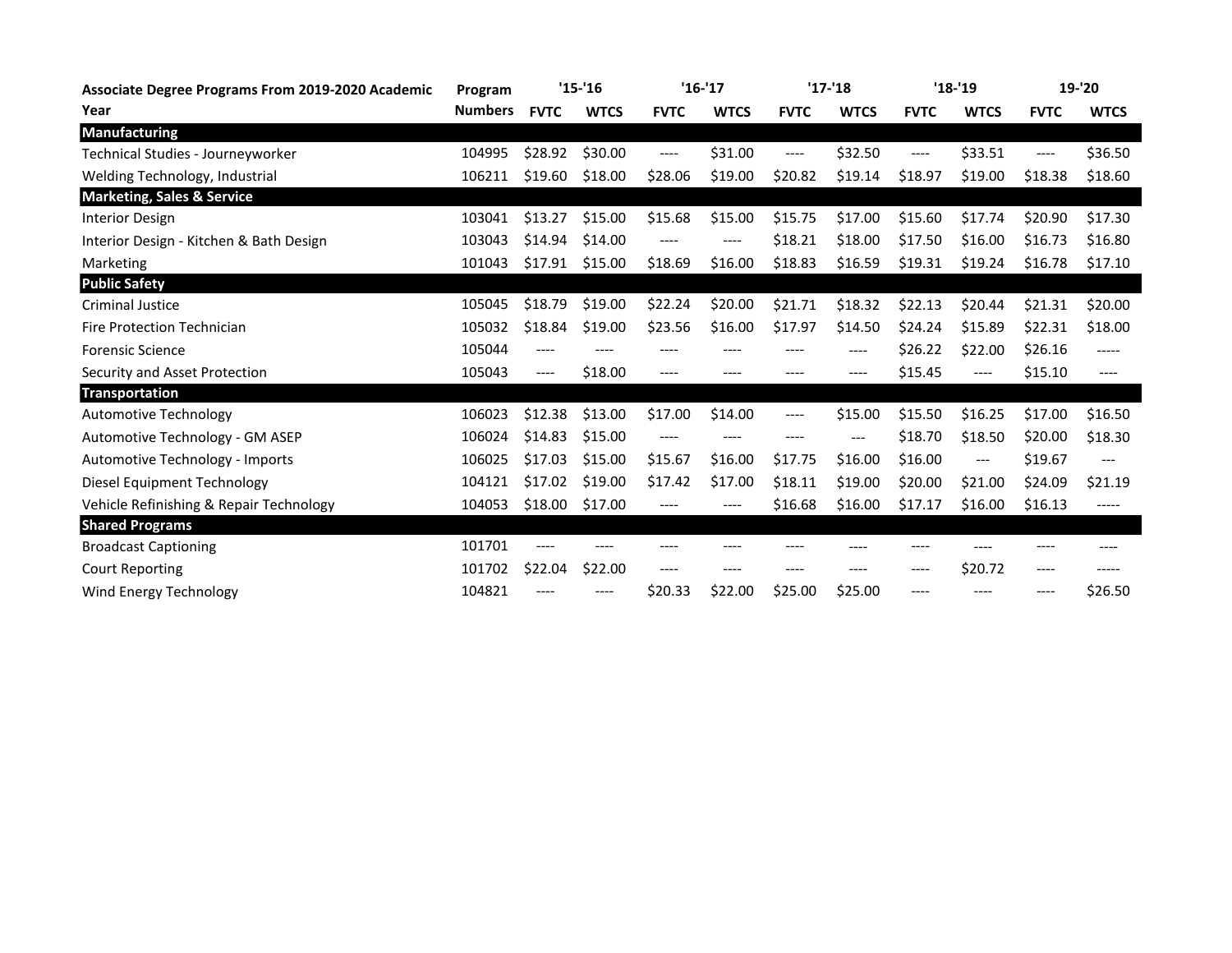| <b>Technical Diploma Programs from 2019-2020 Academic</b> | Program        | $'15-'16$   |             | $'16-'17$             |             | $'17-'18$             |                       | $'18-'19$   |                               | $'19-'20$   |                                                                                                              |
|-----------------------------------------------------------|----------------|-------------|-------------|-----------------------|-------------|-----------------------|-----------------------|-------------|-------------------------------|-------------|--------------------------------------------------------------------------------------------------------------|
| Year                                                      | <b>Numbers</b> | <b>FVTC</b> | <b>WTCS</b> | <b>FVTC</b>           | <b>WTCS</b> | <b>FVTC</b>           | <b>WTCS</b>           | <b>FVTC</b> | <b>WTCS</b>                   | <b>FVTC</b> | <b>WTCS</b>                                                                                                  |
| <b>Agriculture, Horticulture &amp; Natural Resources</b>  |                |             |             |                       |             |                       |                       |             |                               |             |                                                                                                              |
| Agribusiness Agronomy Technician                          | 310064         | \$16.38     | \$16.00     | \$16.59               | $---$       | $---$                 | ----                  | ----        | $---$                         | ----        | $---$                                                                                                        |
| Agribusiness/Dairy Technician                             | 310065         | ----        | ----        | \$14.75               | $---$       | $---$                 | \$9.80                | \$15.75     | $---$                         | \$16.33     | $---$                                                                                                        |
| Agribusiness Management Technician                        | 310066         | \$13.88     | \$7.00      | \$15.63               | $---$       | $---$                 | ----                  | ----        | $---$                         |             |                                                                                                              |
| Agriculture Equipment Service Technician                  | 310705         | \$14.10     | \$13.00     | \$17.19               | \$15.00     | \$17.76               | \$18.75               | \$14.75     | $---$                         | \$16.04     | ----                                                                                                         |
| Farm Business & Production Management                     | 300901         | ----        | \$14.00     | $\qquad \qquad - - -$ | \$11.00     | $\qquad \qquad - - -$ | \$9.62                | $---$       | \$10.31                       | $---$       | \$15.00                                                                                                      |
| Farm Operation                                            | 310804         | \$12.17     | \$11.00     | \$14.14               | \$11.00     | \$15.69               | \$11.27               | \$15.83     | \$15.00                       | \$14.42     | \$13.00                                                                                                      |
| Horticulture Technician                                   | 310011         | $---$       |             | ----                  | ----        | $---$                 | \$13.50               | $---$       | $---$                         | \$21.69     | \$17.00                                                                                                      |
| Horticulture/Landscape Specialist                         | 320012         | ----        | $--- -$     | ----                  | ----        | ----                  | ----                  | \$16.31     | ---                           | -----       | ---                                                                                                          |
| Laboratory Science Assistant                              | 315061         | \$17.37     | $---$       | \$15.80               | $---$       | $---$                 | ----                  | $---$       | ---                           | $---$       | ---                                                                                                          |
| Outdoor Power Equipment Technician                        | 314613         | ----        | $---$       | ----                  | \$15.00     | \$12.34               | \$13.00               | \$13.51     | \$14.42                       | \$14.69     | \$16.00                                                                                                      |
| Precision Agriculture Technician                          | 310067         | ----        | ----        | ----                  | $---$       | \$18.62               | \$15.00               | \$18.62     | $---$                         | \$18.62     | ----                                                                                                         |
| <b>Wildland Fire Crew</b>                                 | 310581         | ----        | ----        | \$15.42               | \$15.00     | $---$                 |                       | ----        | ----                          |             | ----                                                                                                         |
| <b>Aviation</b>                                           |                |             |             |                       |             |                       |                       |             |                               |             |                                                                                                              |
| Aeronautics - Professional Pilot                          | 314021         | $---$       |             | ----                  |             |                       | ----                  | \$16.33     | $\qquad \qquad - - -$         | \$18.00     | $---$                                                                                                        |
| Airframe & Powerplant Mechanic                            | 324861         | \$20.41     | \$21.00     | \$19.47               | \$18.00     | \$20.54               | \$20.25               | \$19.33     | \$19.00                       | \$19.83     | \$23.60                                                                                                      |
| <b>Business, Management &amp; Finance</b>                 |                |             |             |                       |             |                       |                       |             |                               |             |                                                                                                              |
| <b>Accounting Assistant</b>                               | 311011         | \$14.63     | \$14.00     | \$14.75               | \$15.00     | $---$                 | \$17.50               | \$14.80     | \$16.75                       | \$16.20     | \$18.00                                                                                                      |
| Bookkeeping                                               | 301013         |             |             |                       |             | ----                  | ----                  | \$16.78     | \$17.00                       | \$21.66     | \$23.50                                                                                                      |
| <b>Business Operations</b>                                | 311024         | ----        | $---$       | ----                  | ----        | $---$                 | \$26.30               | \$27.14     | \$23.32                       | \$17.86     | \$17.00                                                                                                      |
| <b>Medical Office Assistant</b>                           | 311602         | \$13.49     | \$13.00     | \$14.25               | $---$       | \$14.30               | $\qquad \qquad - - -$ | \$14.15     | $\hspace{1.5cm} \textbf{---}$ | \$13.88     | $\hspace{0.05cm}\rule{0.7pt}{0.1ex}\hspace{0.025cm}$ - $\hspace{0.025cm}\rule{0.7pt}{0.1ex}\hspace{0.025cm}$ |
| <b>Office Assistant</b>                                   | 311061         | ----        | \$13.00     | ----                  | \$15.00     | \$15.00               | \$14.58               | \$15.50     | \$14.81                       | \$15.50     | \$17.40                                                                                                      |
| Receptionist                                              | 301063         | ----        | $---$       | $--- -$               | \$15.00     | $\cdots$              | \$16.80               | \$14.87     | \$14.80                       | \$14.87     | -----                                                                                                        |
| Construction                                              |                |             |             |                       |             |                       |                       |             |                               |             |                                                                                                              |
| Construction, Residential Building                        | 314107         | \$17.55     | \$17.00     | ----                  | ----        | \$16.89               | \$15.50               | \$17.13     | \$16.88                       | \$18.50     | \$18.00                                                                                                      |
| Electricity                                               | 314131         | \$14.00     | \$14.00     | \$15.52               | \$19.00     | \$15.33               | \$15.00               | \$15.00     | \$15.17                       | \$16.53     | \$16.20                                                                                                      |
| <b>Pipes Trades Preparation</b>                           | 314761         |             |             |                       |             |                       |                       |             |                               |             | -----                                                                                                        |
| <b>Culinary and Hospitality</b>                           |                |             |             |                       |             |                       |                       |             |                               |             |                                                                                                              |
| <b>Baking and Pastry Production</b>                       | 313143         | ----        | $---$       | ----                  | ----        | ----                  | ----                  | \$12.50     | \$12.50                       | \$12.10     | -----                                                                                                        |
| <b>Food Service Production</b>                            | 313032         | \$13.74     | ----        | \$12.00               | ----        | ----                  | $---$                 | \$14.08     | \$15.12                       | \$13.50     | -----                                                                                                        |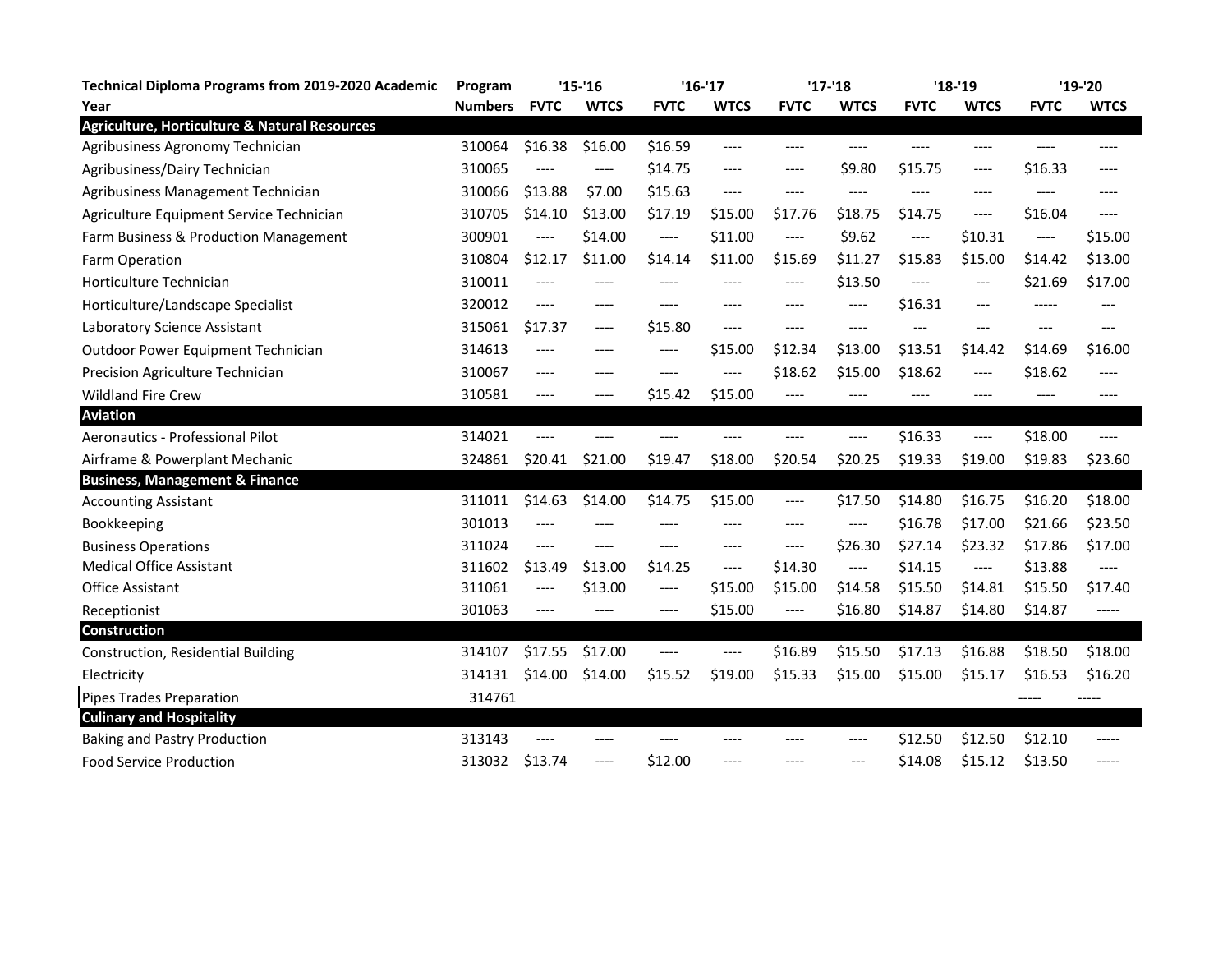| <b>Technical Diploma Programs from 2019-2020 Academic</b> | Program        | $'15-'16$        |                  | $'16-'17$   |                       | $'17 - 18$            |             | $'18-'19$      |                          | '19-'20         |             |
|-----------------------------------------------------------|----------------|------------------|------------------|-------------|-----------------------|-----------------------|-------------|----------------|--------------------------|-----------------|-------------|
| Year                                                      | <b>Numbers</b> | <b>FVTC</b>      | <b>WTCS</b>      | <b>FVTC</b> | <b>WTCS</b>           | <b>FVTC</b>           | <b>WTCS</b> | <b>FVTC</b>    | <b>WTCS</b>              | <b>FVTC</b>     | <b>WTCS</b> |
| <b>Education &amp; Human Services</b>                     |                |                  |                  |             |                       |                       |             |                |                          |                 |             |
| Cosmetology                                               | 315021         | $---$            | ----             | ----        | ----                  | ----                  | ----        | $---$          | \$10.00                  | $---$           | \$11.50     |
| Esthetician                                               | 305022         | ----             | ----             | ----        | ----                  | ----                  | ----        | $---$          | \$19.23                  | $---$           |             |
| <b>Human Services Assistant</b>                           | 315201         | ----             | $---$            | $---$       | $---$                 | ----                  | ----        | ----           | \$16.83                  | $---$           | \$16.20     |
| <b>Therapeutic Massage</b>                                | 305371         | $---$            | \$15.00          | $---$       | \$16.00               | ----                  | \$10.26     | $---$          | $---$                    | $---$           | \$13.20     |
| Technical Diploma Programs from 2019-2020 Academic        | Program        |                  | $'15 - 16$       |             | $'16-'17$             |                       | $'17 - 18$  |                | $'18-'19$                |                 | '19-'20     |
| Year                                                      | <b>Numbers</b> | <b>FVTC</b>      | <b>WTCS</b>      | <b>FVTC</b> | <b>WTCS</b>           | <b>FVTC</b>           | WTCS        | <b>FVTC</b>    | <b>WTCS</b>              | <b>FVTC</b>     | <b>WTCS</b> |
| <b>Engineering Technologies</b>                           |                |                  |                  | $---$       |                       | \$22.31               | \$19.70     | \$21.40        | \$22.95                  |                 |             |
| <b>Mechanical CAD Drafting</b>                            | 316063         | \$18.80<br>$---$ | \$18.00<br>$---$ | $---$       | \$20.00<br>----       | ----                  | ----        | ----           | $---$                    | \$21.93<br>---- | \$22.95     |
| <b>Quality Technician</b><br><b>Health Science</b>        | 306236         |                  |                  |             |                       |                       |             |                |                          |                 | ----        |
| Dental Assistant                                          | 315081         | \$12.75          | ----             | \$14.00     | \$12.04               | \$14.00               | ----        | \$16.88        | \$16.50                  | \$16.23         | \$16.00     |
| <b>Medical Assistant</b>                                  | 315091         | \$14.14          | \$14.00          | \$14.17     | \$15.00               | \$15.04               | \$15.34     | \$15.31        | \$16.00                  | \$16.48         | \$16.70     |
| <b>Medical Coding Specialist</b>                          | 315302         | \$16.24          | \$18.00          | \$14.24     | \$15.00               | $\qquad \qquad - - -$ | \$17.31     | \$15.31        | \$17.89                  | \$16.99         | \$18.90     |
| <b>Nursing Assistant</b>                                  | 305431         | \$11.96          | \$12.00          | \$12.47     | \$13.00               | \$13.19               | \$13.50     | \$13.73        | \$14.36                  | \$15.27         | \$15.00     |
| Nursing, Practical                                        | 315431         | \$17.95          | \$18.00          | \$16.62     | \$18.00               | \$19.14               | \$19.00     | \$18.93        | \$19.75                  | \$19.88         | \$20.30     |
| Therapeutic Activity Specialist                           | 305141         |                  |                  |             |                       |                       |             |                |                          | $---$           | -----       |
| <b>Information Technology</b>                             |                |                  |                  |             |                       |                       |             |                |                          |                 |             |
| Help Desk Support Specialist                              | 311547         | $---$            | \$16.00          | \$16.25     | \$16.00               | ----                  | $---$       | $\overline{a}$ | $\overline{a}$           | $---$           | $---$       |
| Web Design                                                | 311522         | $---$            | $---$            | \$19.69     | $\qquad \qquad - - -$ | ----                  | $---$       | \$24.65        | \$25.48                  | $-----$         | $---$       |
| <b>Manufacturing Programs</b>                             |                |                  |                  |             |                       |                       |             |                |                          |                 |             |
| <b>Industrial Maintenance Mechanic</b>                    | 314622         | $---$            | \$22.00          | $---$       | \$20.00               | ----                  | \$26.00     | \$23.18        | \$22.00                  | \$33.79         | \$30.40     |
| <b>Process Technician</b>                                 | 306237         |                  |                  |             |                       |                       |             |                |                          |                 |             |
| Machine Tool Technician                                   | 324201         | \$17.74          | \$16.00          | \$19.71     | \$18.00               | \$20.91               | \$20.50     | \$19.52        | \$20.00                  | \$21.88         | \$20.00     |
| Welding, Production                                       | 304421         | \$16.32          | \$15.00          | \$17.42     | \$20.00               | \$15.88               | \$15.89     | \$19.55        | \$17.00                  | \$18.75         | \$18.80     |
| Welding/Metal Fab Technician                              | 326211         | $---$            | $---$            | $---$       | $---$                 | \$22.44               | \$18.17     | \$20.08        | $\hspace{0.05cm} \ldots$ | \$21.79         | -----       |
| Welding/Metal Fabrication                                 | 314571         | \$17.44          | \$17.00          | \$13.71     | \$15.00               | \$18.53               | \$17.00     | \$18.11        | \$18.73                  | \$17.67         | \$17.30     |
| Wood Manufacturing Technology                             | 314093         | ---              | ---              | \$11.75     | \$11.00               | \$15.00               | \$15.00     | \$18.50        | \$17.00                  | \$16.37         | \$18.00     |
| <b>Marketing, Sales &amp; Service</b>                     |                |                  |                  |             |                       |                       |             |                |                          |                 |             |
| Digital Marketing                                         | 311045         | $---$            |                  | ----        |                       | ----                  | \$27.41     | \$21.09        | \$18.15                  | \$20.72         | \$19.20     |
| Sales Specialist                                          | 301047         |                  |                  |             |                       |                       |             |                |                          | $---$           | \$25.60     |
| <b>Public Safety Programs</b>                             |                |                  |                  |             |                       |                       |             |                |                          |                 |             |
| Criminal Justice - Law Enforcement Academy 720            | 305042         | \$24.02          | \$26.00          | \$24.85     | \$25.00               | \$24.79               | \$25.24     | \$26.43        | \$25.83                  | \$27.40         | \$27.00     |
| <b>Emergency Medical Technician-Paramedic</b>             | 315311         | \$17.94          | \$17.00          | \$21.04     | \$17.00               | \$15.14               | \$16.65     | \$16.86        | \$18.31                  | \$20.41         | \$19.20     |
| <b>Emergency Medical Technician</b>                       | 305313         | \$14.68          | \$12.00          | \$13.80     | \$14.00               | \$13.94               | \$13.98     | \$13.04        | \$14.00                  | \$14.44         | \$15.50     |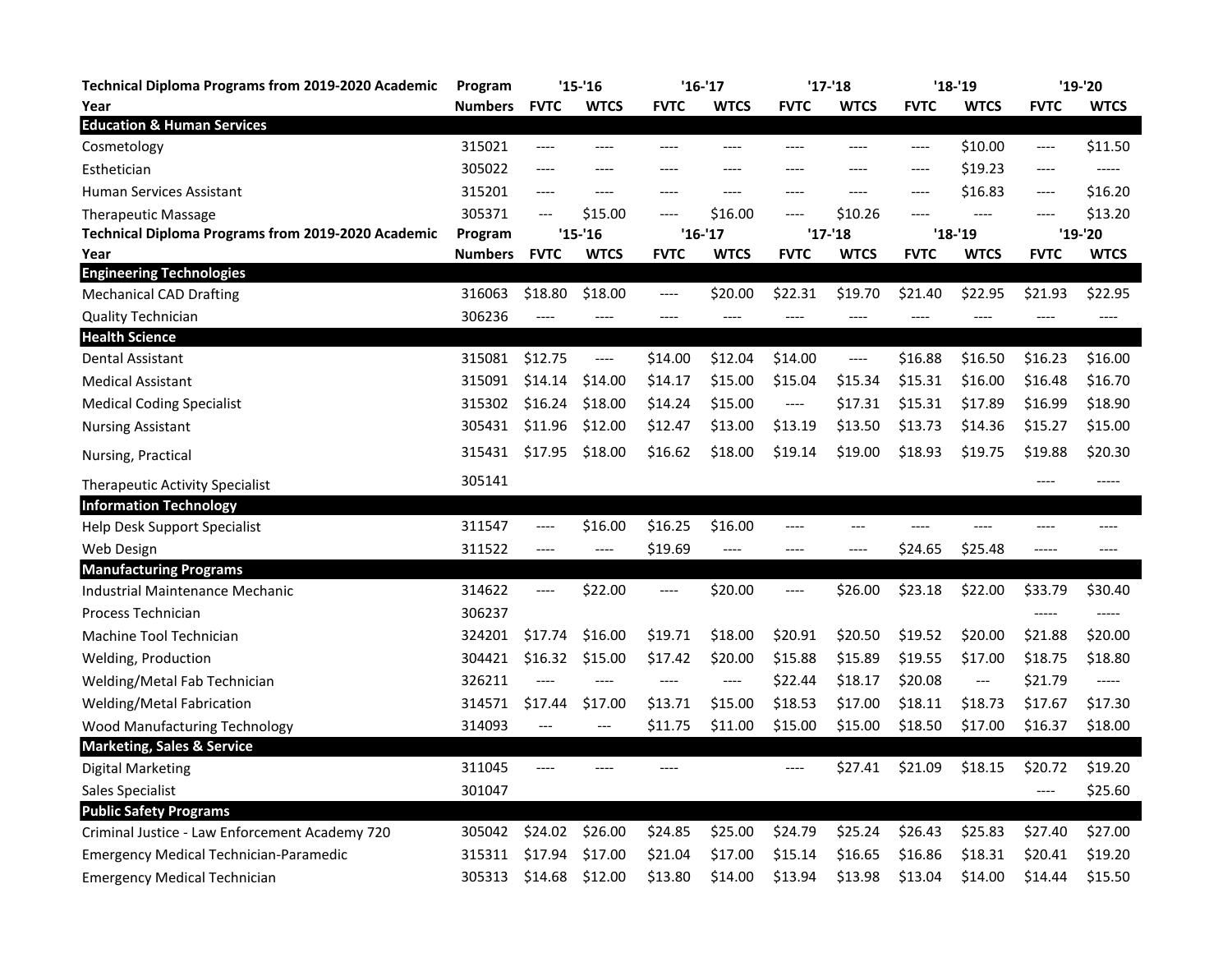| <b>Technical Diploma Programs from 2019-2020 Academic</b> | Program        | $'15 - 16$  |             | $'16-'17$   |             | $'17 - 18$  |             | $'18-'19$   |             | '19-'20     |             |
|-----------------------------------------------------------|----------------|-------------|-------------|-------------|-------------|-------------|-------------|-------------|-------------|-------------|-------------|
| Year                                                      | <b>Numbers</b> | <b>FVTC</b> | <b>WTCS</b> | <b>FVTC</b> | <b>WTCS</b> | <b>FVTC</b> | <b>WTCS</b> | <b>FVTC</b> | <b>WTCS</b> | <b>FVTC</b> | <b>WTCS</b> |
| <b>Transportation Programs</b>                            |                |             |             |             |             |             |             |             |             |             |             |
| Auto Collision Repair & Refinishing Technician            | 324051         | ----        | \$13.00     | \$18.96     | \$16.00     | $---$       | \$15.00     | \$16.84     | \$15.00     | \$16.84     | \$18.00     |
| Automotive Technician                                     | 324042         | $---$       | \$14.00     | \$12.04     | \$14.00     | $---$       | \$14.00     | \$13.40     | \$15.00     | $- - - - -$ | \$16.00     |
| Automotive Technician - Imports                           | 326021         | \$14.83     | $---$       |             |             |             |             |             |             |             |             |
| Diesel Construction Equipment Service (FABTECH)           | 324123         | \$19.61     | \$20.00     | \$18.37     | \$18.00     | \$21.83     | \$22.00     | \$20.11     | \$21.64     | \$22.10     | \$22.80     |
| Diesel Equipment Mechanic                                 | 314121         | \$17.31     | \$17.00     | \$19.12     | \$20.00     | \$20.23     | \$19.23     | \$20.89     | \$20.00     | \$19.50     | \$19.00     |
| Diesel Engine Service Technician (FABTECH)                | 314127         | \$17.92     | \$17.00     | \$18.05     | \$18.00     | \$20.88     | \$20.50     | \$20.60     | \$21.00     | $---$       | \$21.00     |
| Diesel Power Gen & Marine Service Tech                    | 324122         | \$20.96     | \$21.00     | $---$       | \$18.00     | ----        |             |             |             |             |             |
| <b>Truck Driving</b>                                      | 304581         | \$22.29     | \$17.00     | \$20.72     | \$18.00     | \$23.95     | \$19.90     | \$22.85     | \$20.00     | \$25.16     | \$20.00     |
| <b>Shared Program</b>                                     |                |             |             |             |             |             |             |             |             |             |             |
| Pharmacy Technician                                       | 315361         | \$13.19     | \$14.00     | \$14.24     | \$13.00     | \$15.31     | \$15.92     | $---$       | \$15.83     | ---         | -----       |